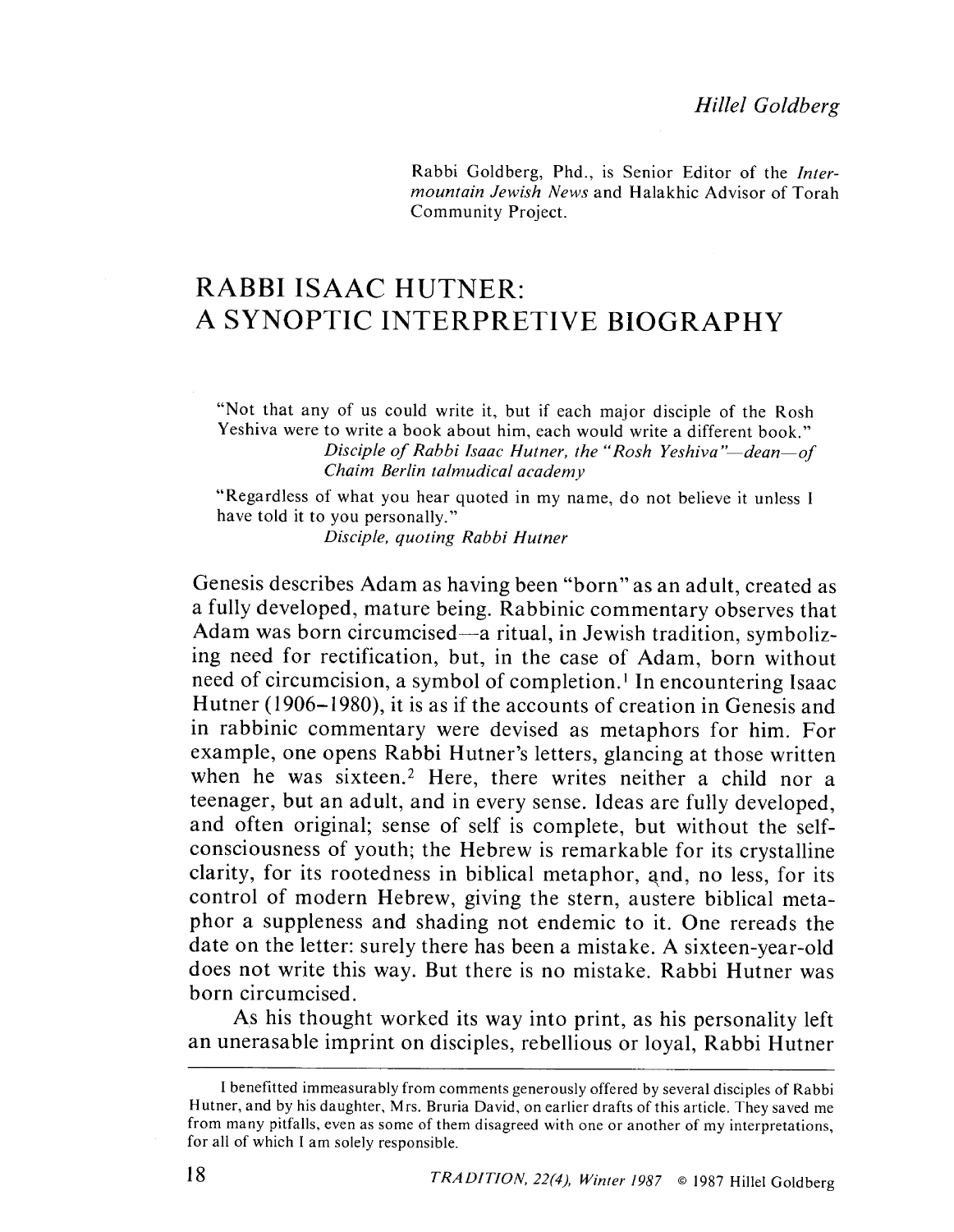## Hilel Goldberg

performed a striking feat: he learned from a wide array of intellectual types and national styles without hecoming either confused or changed. He remained always in control, learning and appropriating entire systems of thought and style yet transmuting them such that although their individual identities were clearly recognizahle in him, they nonetheless constituted parts of something larger.

Rabbi Hutner embodied a problem: How can contrary, even contradictory systems of thought and life mesh without eclectic hlending, or oscillation between poles? If the answer cannot be logical, it can he phenomenological: the complex and straightforward "Varshever Ilui" (Warsaw prodigy) himself, born in 1906, soon to become a renowned Talmudist; and poet, and philosopher; and pietist, and cgoist; and intellectual, and humorist; and private person, and public persona; and lover of Zion, and anti-Zionist; and personally liberal, and programmatically conservative; and devotee of the towering opponent of Hasidism, the Vilna Gaon, and practitioner of Hasidism itself. Rabbi Hutner once commented autobiographically on a rabbinic midrash on Adam: "Adam, it says, was created from earth gathered from all over the world. I, too, am a gathering point: from Poland, from Lithuania, from Riga, from Germany, from *Eretz Yisrael* [the Land of Israel], from the United States. "3 A panorama of influences, impinging on radical autonomy, entailed still another pair of contrary impulses: self-revelation and self-concealment. Revelation of self was possible because there was so much colorful and diverse baggage that Rabbi Hutner could set forth, layer after layer, without ever reaching the bottom layer. This he could guard from intrusive eyes. Captivating friendliness went hand in hand with unstated but clear prohibition of excessive familiarity to his person, such that the more one knew him, the less one knew, and similarly, the more one probes his writings-all of which he structured in both form and content with a clear definitiveness—the less certain one is of the ultimate perspective of the constellations of thought therein. Isaac Hutner, like all transition figures, is an enigma. In his case the quandary is deepened because we know so much about him.

I

From his early youth Isaac Hutner kept diaries and maintained an active and diverse correspondence. Self-reflection, first in relation to his own aspirations and to his self-chosen separation from his parents, and then in relation to his numerous travels and studies, was his lodestar. He entered school-a yeshiva in Lomza, Poland-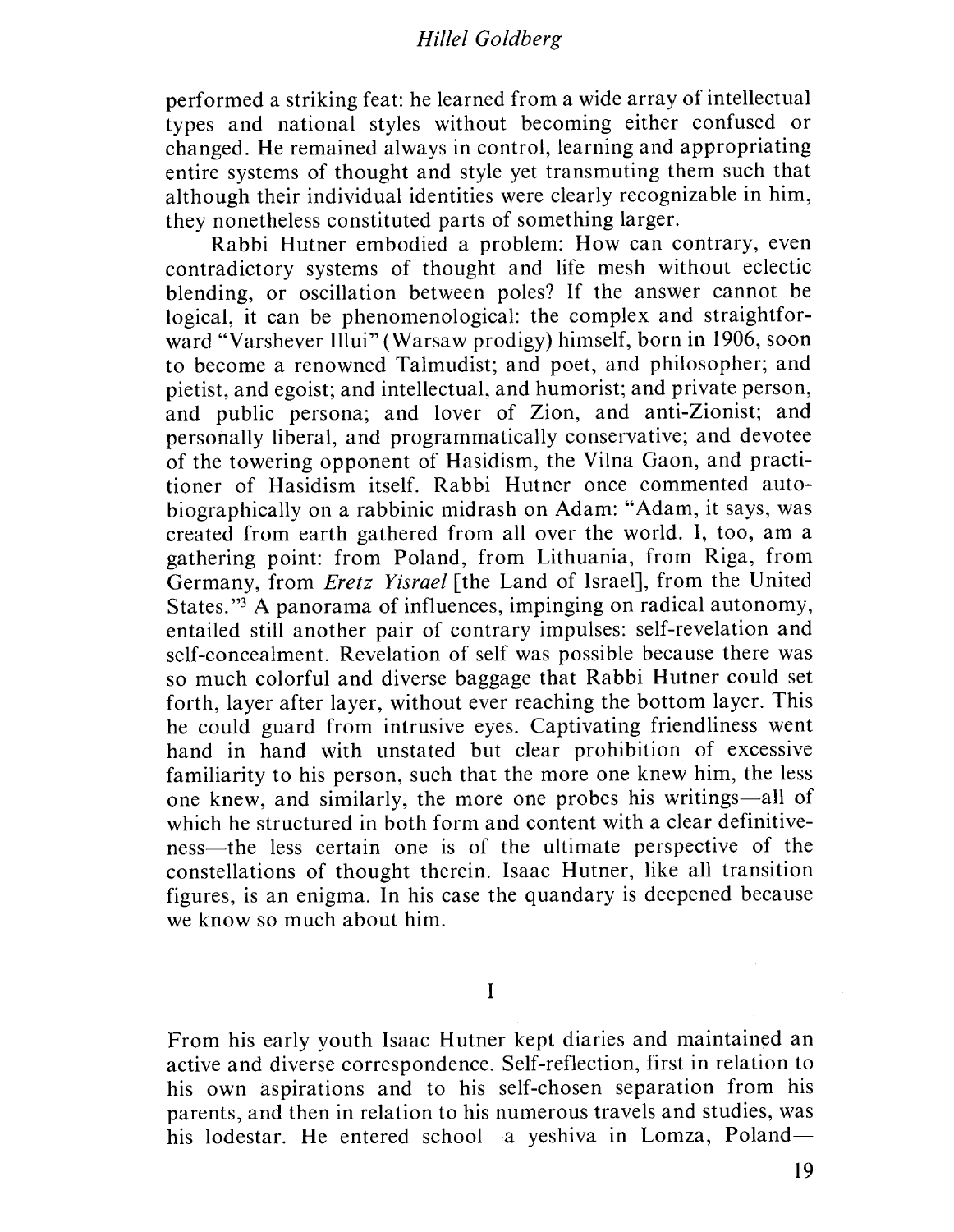apparently for the first time, when he was fifteen. His first studies away from home launched a thirteen-year odyssey which saw him in close contact with virtually all of the major intellectual centers and mentors in the worlds of Talmud study, piety (the Musar movement), and Hasidism. Mere recitation of the itinerary, in its geographical diversity and rotation between lengthy and short pauses, gives evidence of the breadth, the urgency, and the discipline of his quest. After his brief stay in Lomza he returned to Warsaw (one-half year, until 1921); then to the Musar yeshiva in Slobodka, Lithuania (threeand-a-half years, until 1925); then to Siobodka's hranch in Hehron, Palestine (four years, until 1929); then back to Warsaw (briefly, 1929); then to the University of Berlin (four months, 1929); then to Warsaw (one year, until 1930); then to Hebron and Jerusalem (threequarters of a year, until 1931); then to Kovno, Lithuania, to write his prodigious work on naziriteship (one year, until 1932); then, for the last time, to Warsaw (one year, until 1933) where he married; then to Palcstinc (one year, until 1934); then to New York City (1934, until settling in Israel, late 1970s).4

"Slobodka"—after Warsaw, the first and lengthiest stop on the itinerary—was as much a concept and a person as it was an institution. A single, wooden building across the Niemen River in a small suburh of Kovno, Lithuania, Slobodka was a wellspring of brilliance, graduating more world-renowned Talmud scholars in the first quarter of the twentieth century than all other similar institutions combined, and molding the research method of the nonconformist, Harry Austryn Wolfson. Behind the intellectual brilliance stood Rabbi Moses Mordechai Epstein, but this was hut part of the pulse in Siobodka. Wolfson was an anomaly in Siobodka in the sense that he drew his major inspiration from Rabbi Epstein. For most of the prodigies there, Talmud study—central as it was—drew its motivation and coloration from Rabbi Epstein's collaborator. The uniqueness of Siobodka was the idea of intellectual piety as embodied in "the Elder of Slobodka"—the academy's founder and mentor for nearly fifty years—Rabbi Nathan Zvi Finkel.

Secretive in the extreme, self-sufficient even earlier in life than was Isaac Hutner, the Elder, an orphan, appeared as if from nowhere at the age of fifteen, a budding scholar, counsclor, and organizer.5 We know nothing of his early years and education. He wrote virtually no letters and published nothing, save a single, anonymous introduction to an anthology<sup>6</sup> (he signed his name in code by rearranging the first letters of his names, Nathan Zvi Hirsh Finkel, to spell  $Ha-ZaFuN$ , "the hidden one").<sup>7</sup> Discovered in his early twenties as an emergent leader by an associate of Rabbi Simhah Zisl Ziv, the leading disciple of Rabbi Israel Salanter, Nathan Zvi Finkel studied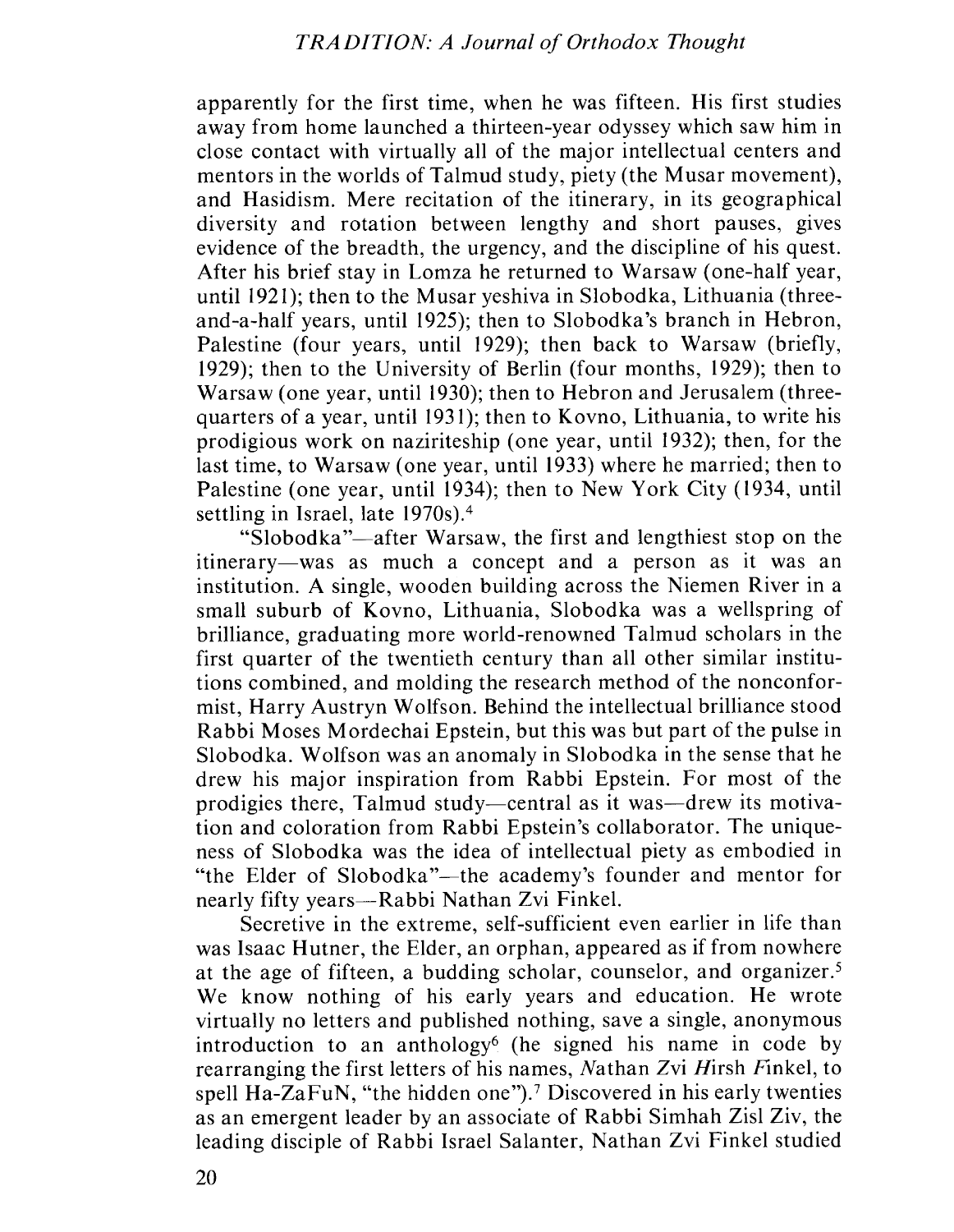## Hilel Goldherg

under Rabbi Simhah Zisl for a few years. Then he opened a precursor of the Siobodka yeshiva, when he was only twenty-seven, as if from that time forward he was "the Elder"-formative orator and educator, creative interpreter of Jewish thought from the pietistic point of view.

The Elder was always the pedagogue, revealing nothing of himself, at the same time cschewing privacy, rooming and boarding with his own students for twenty-five years, returning to his wife and family for two short periods yearly.<sup>8</sup> His little need for formal privacy and comfort created certain educational advantages: a continual presence as role model; and full opportunity to glean knowledge of his students both in the classroom and in life, such that the raw data which formed the basis of his guidance and counseling was both unmediated and comprehensive. Individualized guidance was offered informatively, strongly or subtly, frequently or infrequently,<sup>9</sup> always so that it could be acted upon in conjunction with full participation in the rigorous curriculum of talmudic studies; so that it enabled hrilliant young pupils such as Aaron Kotler, Jacob Kaminecki, and Isaac J. Ruderman to develop in mind and differentiate in personality.

Isaac Hutner studied under the Elder from 1921 until the Elder's death, in Palestine, in 1927. His letters testify to quantum leaps in deepening of understanding of fundamentals of Judaism<sup>10</sup> (the progress in talmudic learning was unstated, taken for granted), but it was not just quantitatively that he learned from the Elder. In the Elder, Isaac Hutner witnessed intellectual independence, personal self-sufficiency, and an attractive relationship between self-concealment and effective pedagogy. The pedagogue's task was not to implant his own perspective, but to refine those of his students; not to share the burden of his own spiritual failure, or the glory of his attainments, hut to nurture the personality and discipline of hudding disciples. If an unshakeable sense of independence—and of the value of fostering it in others-Isaac Hutner learned from the Elder, he stood in dialectical tension to him, as to all of his mentors. If he could learn much even in "fundamentals" from the Elder, he would still, it seems to me, recoil from him, both emotionally and intellectually. After the Elder's death Isaac Hutner wrote in his typically revealing and mystifying way:

During the past year, the Elder of Siobodka worked hard to explain several fundamental perspectives which pertain to me personally, but in no way could I assimilate them, could I integrate them into my consciousness. And now, suddenly, with the death of the Elder, they have all become clear and vivid. . . . "Greater are the righteous in death than in life."<sup>11</sup>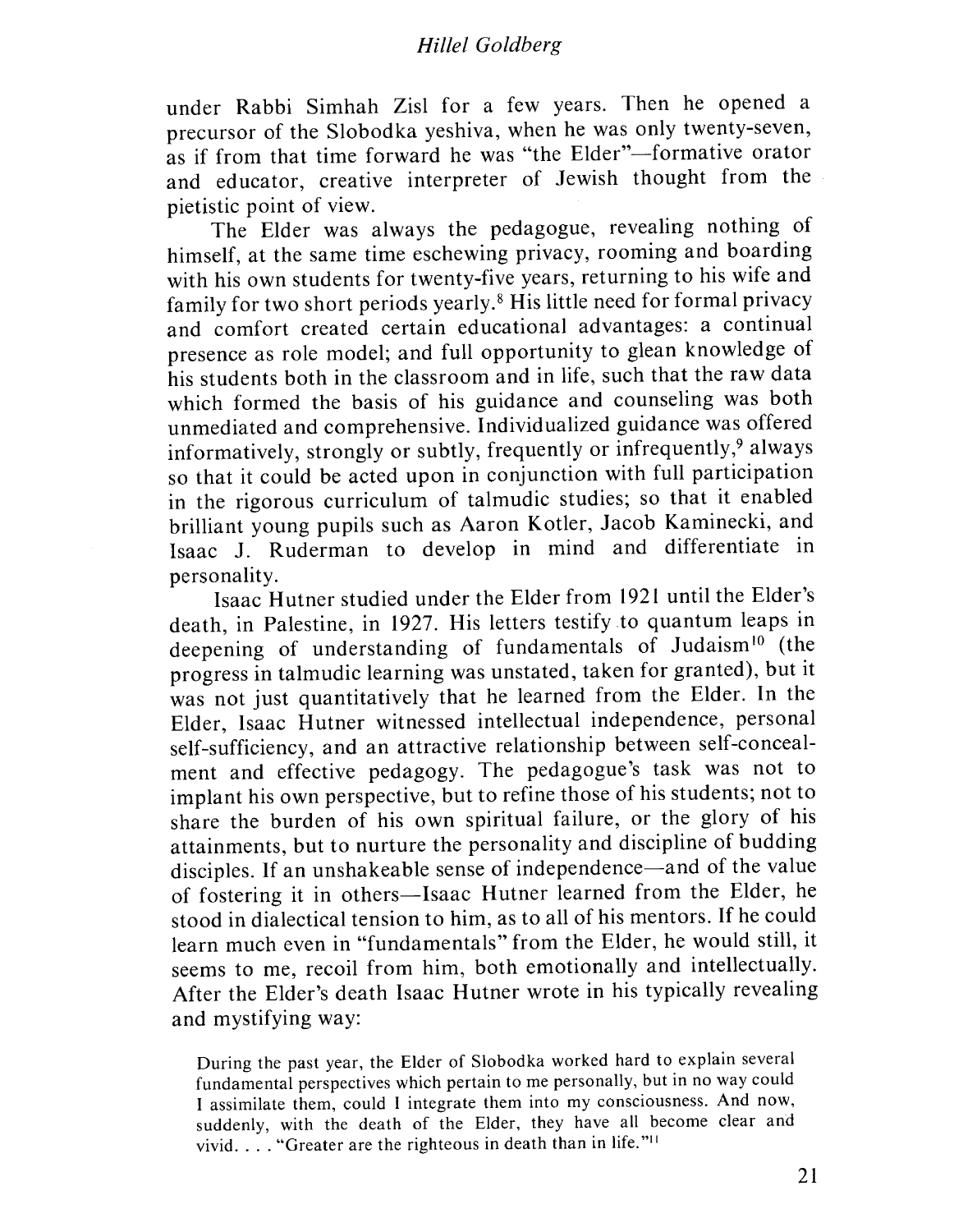Revealed here is Isaac Hutner's closeness to the Elder and sense of growth, including an openness to the unexpected; obscured here is the content of the "fundamental perspectives." Beyond all this there is revealed Isaac Hutner's inability to stand before the scrutiny of the Elder; illumination followed, but could not precede, his death. The quick slide into retrospective reverence ("Greater are the righteous..." $)$ —not insincere—highlights the difficulty of selfknowledge when demanded by a living presence. Isaac Hutner's reverence is not nostalgia. Rather, it is an expression of release, hy grace, from a stubbornness which resisted even an accurate reading of his soul, for posthumous assent to the truth of the reading did not entail surrender to the reader. Reverence was easier when it was less consequential; emotional recoil was quieted when it was less important.

The intellectual recoil from the Elder stemmed from the fact that in Slobodka no intellectual inquiry (apart from Talmud study) was undertaken for its own sake. The Elder, pietist par excellence, turned extra-talmudic writings—aggadah, midrash, the homiletical literature, Jewish philosophy, and, of course, the medieval musar works to lessons in character traits and personality development. All was refracted through an intelligence seeking to extract ethical and psychological insight, however tangential it might be within the text itself. Moreover, Jewish mysticism (kabbalah) was not touched at all, at least overtly. If, then, Isaac Hutner remained indebted to the Elder for opening before him the breadth of pietistic, musar literature, the pietistic perspective *per se* was constricting. A broader approach, respecting the integrity of disciplines in Jewish thought outside piety, was necessary.

When Isaac Hutner arrived in Palestine in 1925, Rabbi Abraham Isaac Kuk was at the height of his powers.<sup>12</sup> Ashkenazi Chief<br>Rabbi of Palestine, talmudist, poet, philosopher, essayist, mystic,<br>and pietist. Rabbi Kuk was a man of no little controversy. This was and pietist, Rabbi Kuk was a man of no little controversy. This was primarily because of his integration of antireligious, socialist Zionism into a mystical worldview in which harmony was conceived as the temporary, if positive, inclusion of opposites on the path to perfection.<sup>13</sup> The controversial side of Rabbi Kuk dominated Isaac Hutner's attitude toward him years later, but as a young man his predominant interest was in learning from him. The dominant note then was high esteem and admiration. In many ways Rabbi Kuk was the Elder's opposite, notwithstanding Rabbi Kuk's own roots in the Musar movement<sup>14</sup> and reputation as a pietist of the highest rankan "ish kadosh," a holy man. The Elder was personally closed, writing nothing, teaching through the power of insight into others, while Rabbi Kuk was personally open, spilling forth in lectures and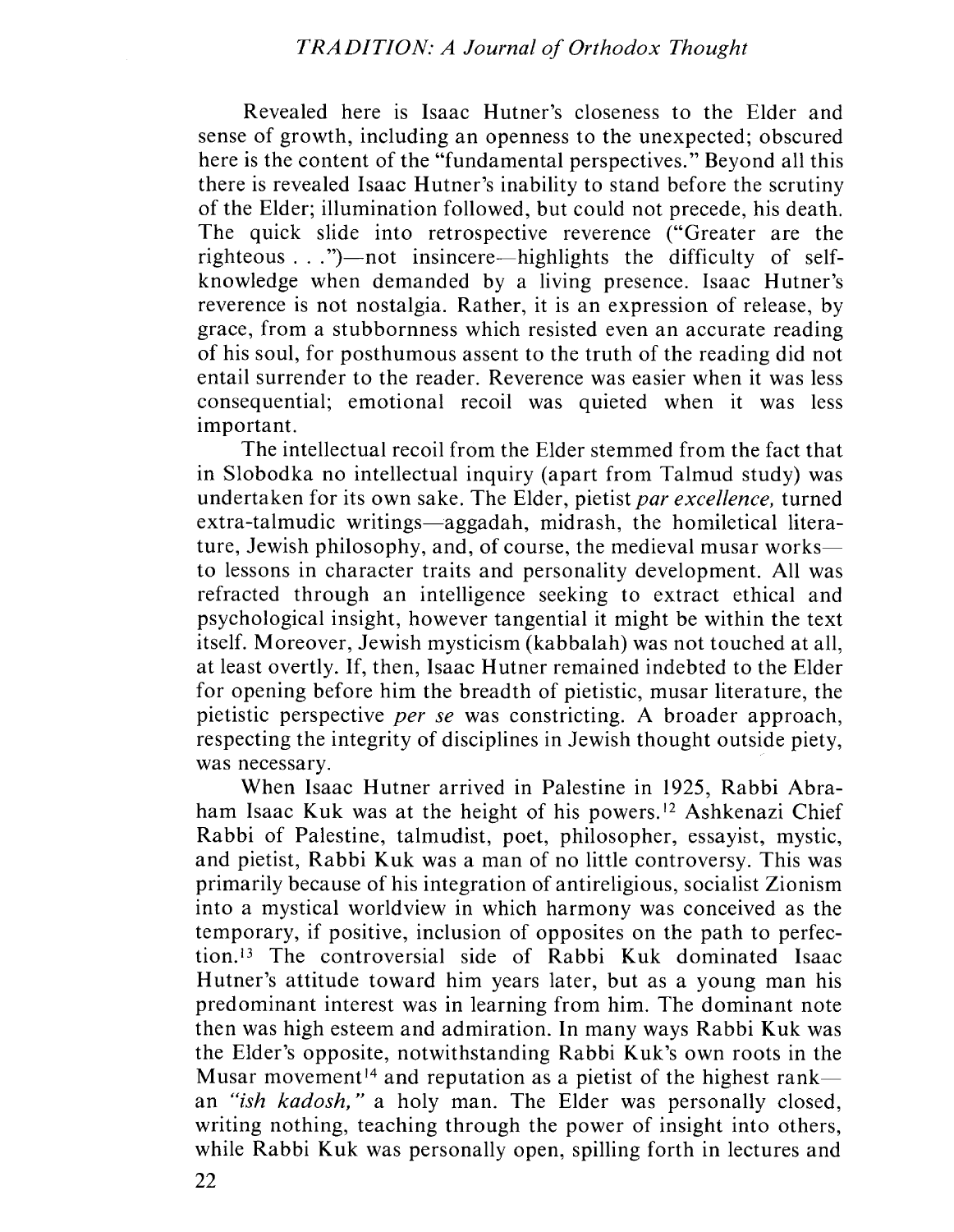#### Hillel Goldberg

writings that welled up so spontaneously that, for some years, he wrote only in pencil, unable even momentarily to interrupt the flow of inspiration to dip the premodern pen into the inkwelL If the Elder addressed the whole person, restricting the flow of knowlcdgc in accord with the powers of receptivity of the addressee, Rabbi Kuk addressed the heart and the mind, unleashing torrents of discourse woven from the entire range of Jewish thought: law, lore, philosophy, poetry, mysticism, pietism, homiletics, exegesis. The Elder was a pedagogue; Rabbi Kuk, an intellectual. Isaac Hutner sought to combine the two, to become the two.

For Isaac Hutner the personal, pietistic orientation of the Elder was necessary, but not sufficient. Isaac Hutner's intellectual curiosity required validation, and it was Rabbi Kuk who provided it, bringing him to an unrestricted confrontation with Jewish mysticism and philosophy on their own terms. From Rabbi Kuk Isaac Hutner acquired breadth of knowledge, from the Elder, an awareness of the value in revealing it selectively; from Rabbi Kuk, legitimization of intellectual quest, from the Elder, the need to channel and sometimes limit another's quest. Rabbi Kuk taught the young Hutner fearlessness in intellectual search; the Elder, wisdom in intellectual transmission. Rabbi Kuk taught the need for loyalty to one's vision, and aspirations; the Elder, the need for legerdemain in making available one's intellectual integrity. Rabbi Kuk embodied ever-expanding horizons; the Elder, self-restraint in nurturing the limited horizons in most people. In Rabbi Kuk Isaac Hutner witnessed self-revelation, in the Elder, self-concealment, and he appreciated hoth.

II

The Elder and Rabbi Kuk planted seeds in fertile soil, but sprouts were not immediately forthcoming. Isaac Hutner wished his seedbed to hody forth a greater diversity than the complements of piety and thought, and not one sprout could blossom until each root was in place. Still to be nurtured was the ground of the enterprise, talmudic study; still to be designed were a number of hues among the flowers, such as critical scholarship and Polish hasidic thought; and, most important, still to be decided was the ultimate location of the garden.

After eight years in Lithuania and Palestine, Isaac Hutner returned home for the first time in 1929, at the age of twenty-three. The reunion with parents was poignant, but the overriding tone in his letters seems to me not to be genuine tenderness, but awareness of the pain that the long absence of a son-and the lack of opportunity to observe a ripening talmudic scholar-brought to people, parents, a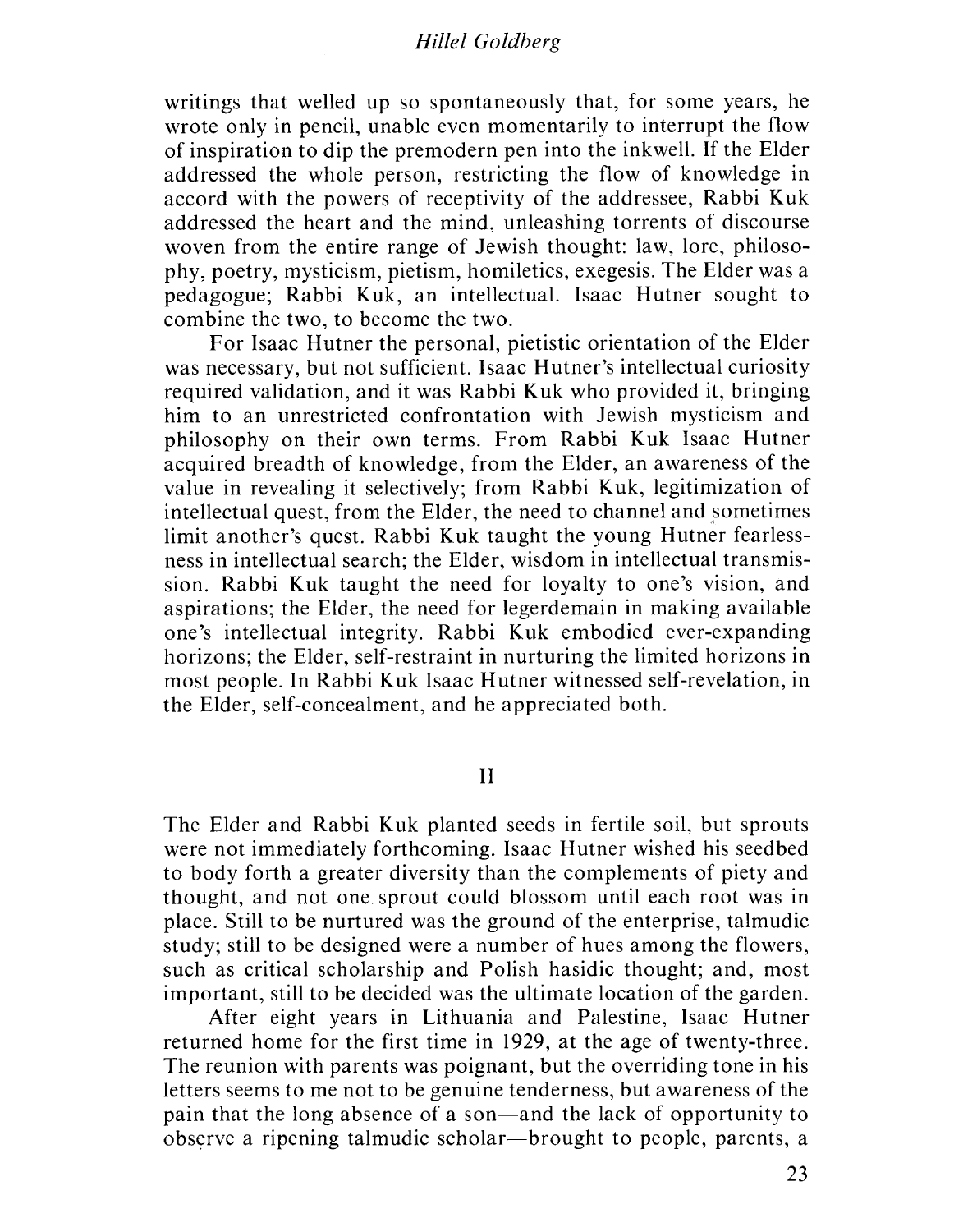generation his senior. 15 Ever solicitous of their feelings, he was only too aware of how much his journeys of hody and soul had transformed him. In letters which his family has chosen to publish, there is no reference to his siblings (his official biography mentions them not at all). Whatever the precise complex of his family relations, and notwithstanding his developing penchant for self-concealment, his capacity for friendship and his depth of identification with the stoppings points along his odyssey—his self-revelation—were pronounced. A few weeks after arriving home in Warsaw, he set out for Berlin, writing at that time to a friend in Hebron: "These leavetakings (from, for example, parents in 1921, Siobodka in 1925, Hebron in 1929, parents, again, in 1929) have overtaken me just a little too much. But what can I do? This is my nature. Every place where I arrive, even as but a passing guest, I take root at once; I becomc a citizen in the land, in the environment. Naturally that makes the parting seven times more difficult. Am I, then, to be counted among the righteous, who lack tranquility in both this world and the next? I begin to feel a little bit proud. "16

In Berlin were contemporaries of Isaac Hutner on their own odysseys, young Orthodox prodigies of a kind whom he could hardly have expected to encounter in Palestine; and there were mentors whose syntheses were different from those of both the Elder and Rabbi Kuk, and whom he had good reason to suspect would open their doors to him. There was, for example, Rabbi Jehiel Jacob Weinberg, Ph.D., then forty-four, a pre-World War I student in Siobodka who had become its first graduate to seek a doctorate (at the University of Giessen), who was the first to bring a Lithuanian approach to Talmud study to the West; and who now was Rector of the Rabbinical Seminary for Orthodox Judaism, an explicitly crosscultural enterprise.<sup>17</sup> Weinberg was a practitioner of what then occupied a central place on the agenda of critical Jewish scholarship, the editing of critical editions of seminal Jewish texts by collation of manuscripts and philological expertise. Two other former Slobodka students, Saul Lieberman and Harry Austryn Wolfson, were doing this, respectively, in talmudic and medieval philosophic texts  $(Al)$  ha-Yerushalmi [On the Talmud of the Land of Israel] and Crescas' Critique of Aristotle, both published in 1929). Rector Weinberg was working in the history of Jewish law. We may suppose that in Isaac Hutner's visits with the Rector, this kind of scholarship was discussed. A few years later we find young Hutner independently taking pains to secure a manuscript of Hillel of Verona's thirteenth-century commentary on Sifra, a rabbinic work on Leviticus of roughly the same authority as Mishnah. The manuscript was written in Italian script, which Isaac Hutner taught himself by comparing passages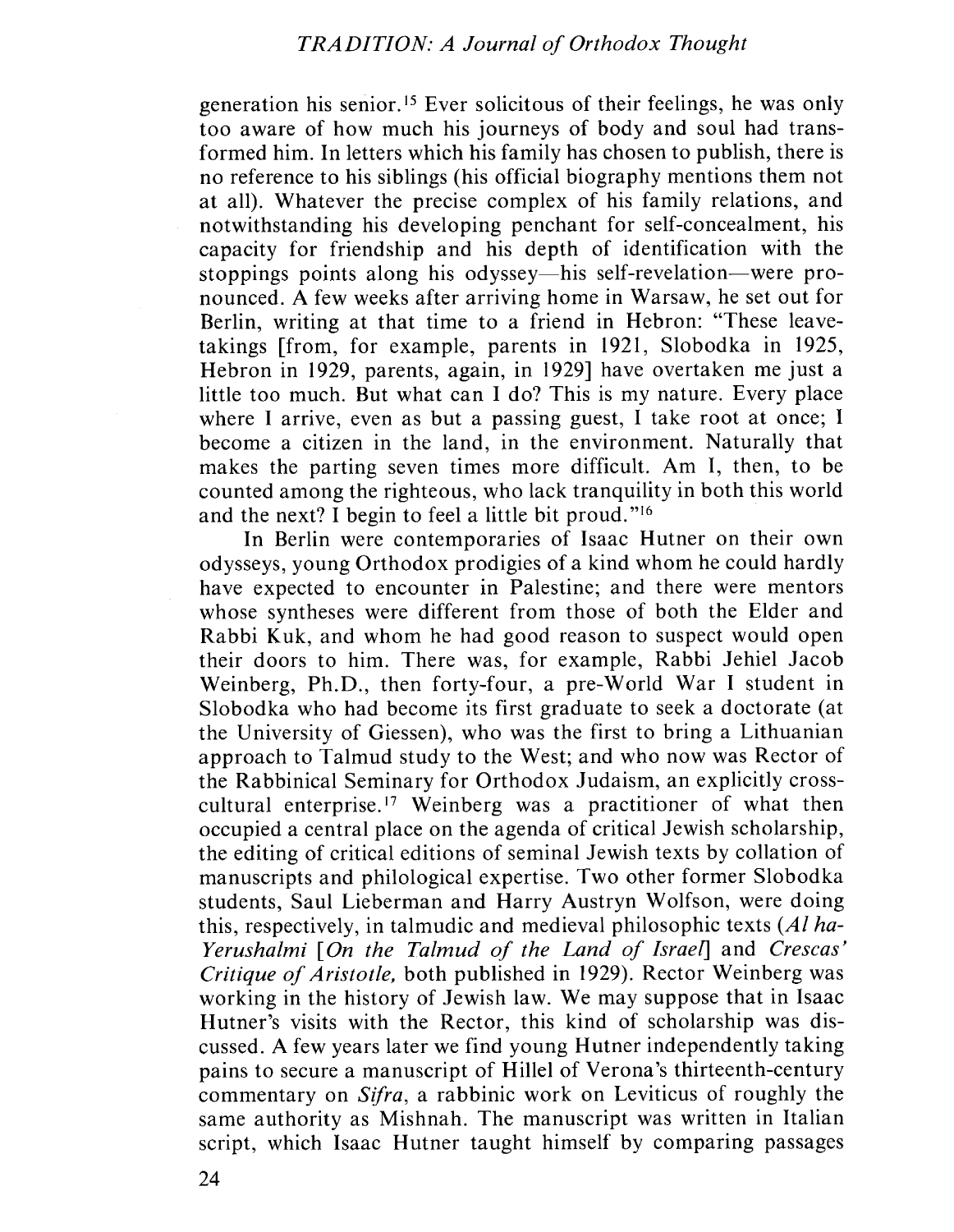### Hilel Goldherg

from the Talmud quoted in the manuscript with the Talmud itself, until he was able "to study it as easily as a printed book. "18 His goal was to write a commentary on Hillel of Verona's work in order to open up study of *Sifra*.

He began work on the Italian commentary in 1934, during his last stay in Palestine, and devoted his first years in the United States to completing it. Only one small section was published, however, in 1938<sup>19</sup> It was one of the last of the few items that he allowed to be published under his own name, until hc officially broke his silence in 1964. In setting out for Berlin in 1929, he had translated Orthodox then-athiest then-Zionist then-Diaspora nationalist thenagain-Orthodox Nathan Birnbaum's Eternal People from German to Hebrew as a self-written letter of introduction. When word of the translation was leaked to a Hebrew journal he refused to let it be published, eventually relenting, typically, to allow part of it to be publishcd anonymously.2o To be accepted in the East European world of talmudic scholarship-"East European" signifying a metonymy for insulated, intensive Talmud study in Eastern Europe, Palestine, or the United States-as Isaac Hutner always was, it was impolitic to be associated with literary or scholarly endeavors. Early in his career, it seems to me, he made the conscious decision neither to limit the breadth of his interests nor to pursue them any more openly than his keen sense of their tolerability among his colleagues told him was possible. In this, Rabbi Hutner was unlike Rabbi Joseph Baer Soloveitchik, whom Rabbi Hutner first met in Berlin and who was so different from him, notwithstanding their similar urge to twin intensive talmudic studies with extra-talmudic perspectives. Rabbi Soloveitchik never concealed his extra-talmudic, philosophic interests—a stance which aggravated his already natural penchant for loneliness by overtly setting him apart from that community of first-level East European talmudic scholars who should have been his natural circle. Rabbi Hutner, through public concealment of his broad interests, did gain acceptance in his natural circle, but at a price: a different kind of self-induced loneliness. He would become a lonely eminence because of a sweep and grasp that he could rarely share.

For the same reasons that he would hesitate to reveal his literary and scholarly endeavors, he would be unhesitant in revealing his talmudic abilities. It was to this task-not critical scholarship-that he turned upon his return to Warsaw from Berlin. He did not begin at once. A customary, twofold gesture—waiting, absorbing, maturing; and quick movement, sudden initiative—preceded Torat ha-Nazir (Law of the Nazirite). Its germination found him studying a year in Warsaw, then another nine months in Palestine, whereupon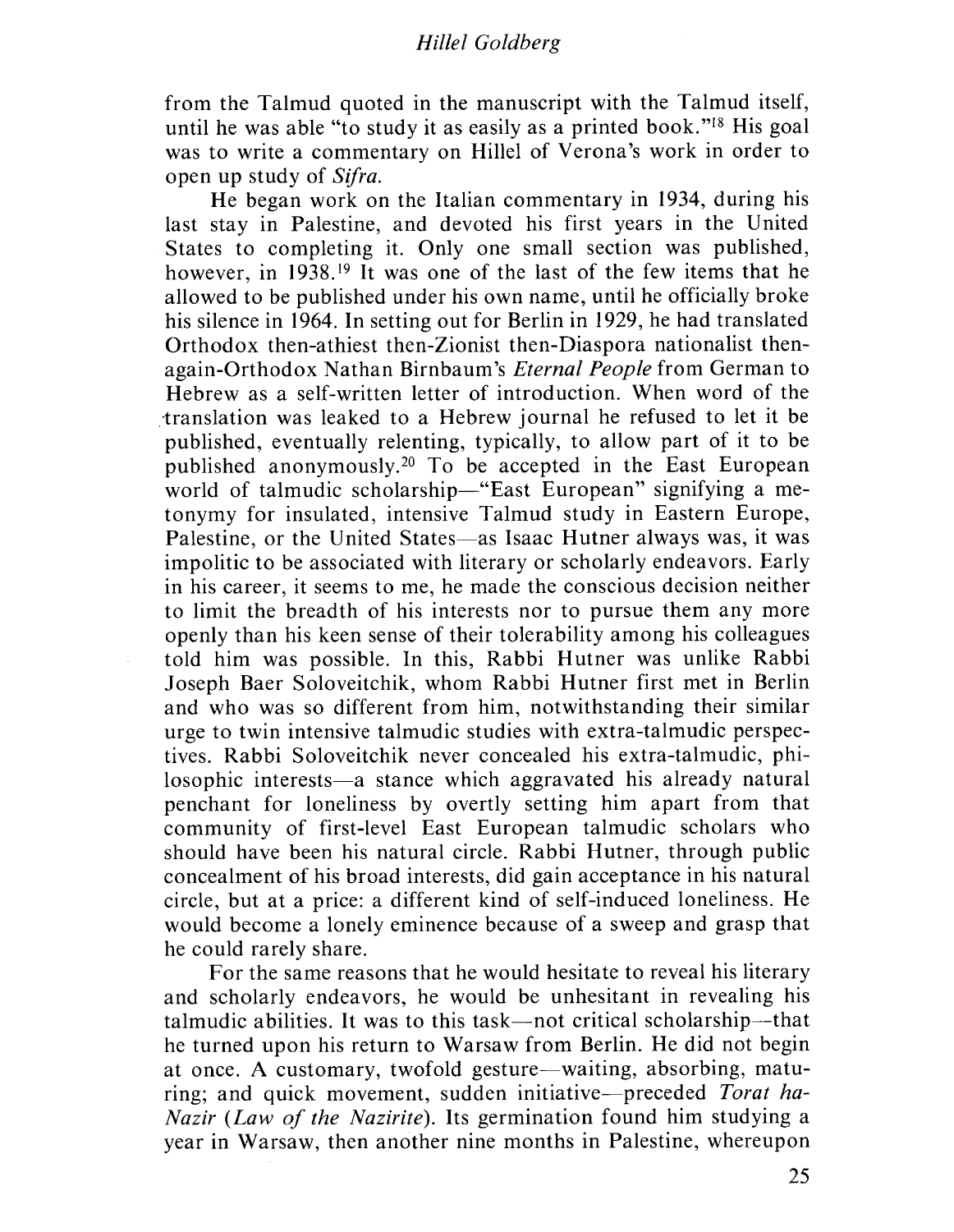he returned, full-circle, to the Siobodka yeshiva in Lithuania, promptly and intensively to undertake a work that would reflect the erudition of a scholar beyond his years. People had known him to study for nearly twenty-four hours without stop. That is apparently what he did now, learning tractate *Nazir*, setting down both analyses and original interpretations, completing the work in no more than half a year! So unfailing was his certitude that he sent every few pages to the printers as soon as they were finished, not even waiting until the entire manuscript was finished to insure that all sections correlated.<sup>21</sup> Various proofs were sent to internationally renowned Talmud scholars with a request for a formal approbation. Enthusiastic replies were readily forthcoming.22

The book marked a turning point. Rabbi Hutner would marry soon after it was published, securing not just his lifelong partner but steady financial support from his in-laws in order to allow him to develop his intellectual interests freely, unburdened by practical considerations.<sup>23</sup> In no small measure this was the result of the stature that the book both conferred and confirmed. Isaac Hutner would become "Rabbi"—teacher—setting his sights less on how and what to absorb from others, more on how and what to transmit to others. It was this reorientation which entailed his most radical uprooting-an uprooting, as he said, always for the sake of growth.

And so [he wrote in 1934] I am now on my way to America. Here I am, on the ship, sailing to New York. In these last years, I have been swept by the flux of events in my life, wave after wave, journey after journey, migration upon migration, and have known no rest. All these journeys, migrations, travels, all that probing—inside and outside of myself—  $\dots$  were nothing other than the result of an inner urge disturbing my peace, consuming me with its flame, beating my back with a thousand hammers and grabbing my head by its tails-goading me to find the way to myself by myself. I must create even the first stalks with my own hands.24

As a comprehensive retrospective, unifying and conceptualizing his dense and differentiated itinerary into a single period of search, this reflection identifies one unmalleable quality which stood out even at the journey's beginning: independence. If Europe and Palestine were most fertile ground for independence as a student, the United States would be most fertile ground for independence as a teacher, a rabbi. "I must concede that had I not been in the United States all these years—had I remained in the Holy Land—life there would not have allowed me that nonalignment  $[i-hizdahut]$  so essential to my spirit. . . . "25

Independence, in the sense of guarding the essential self, the hottommost ego, from the insistent demand for transformation: a term not to be cherished hy pietists, but to be taken for granted in

26